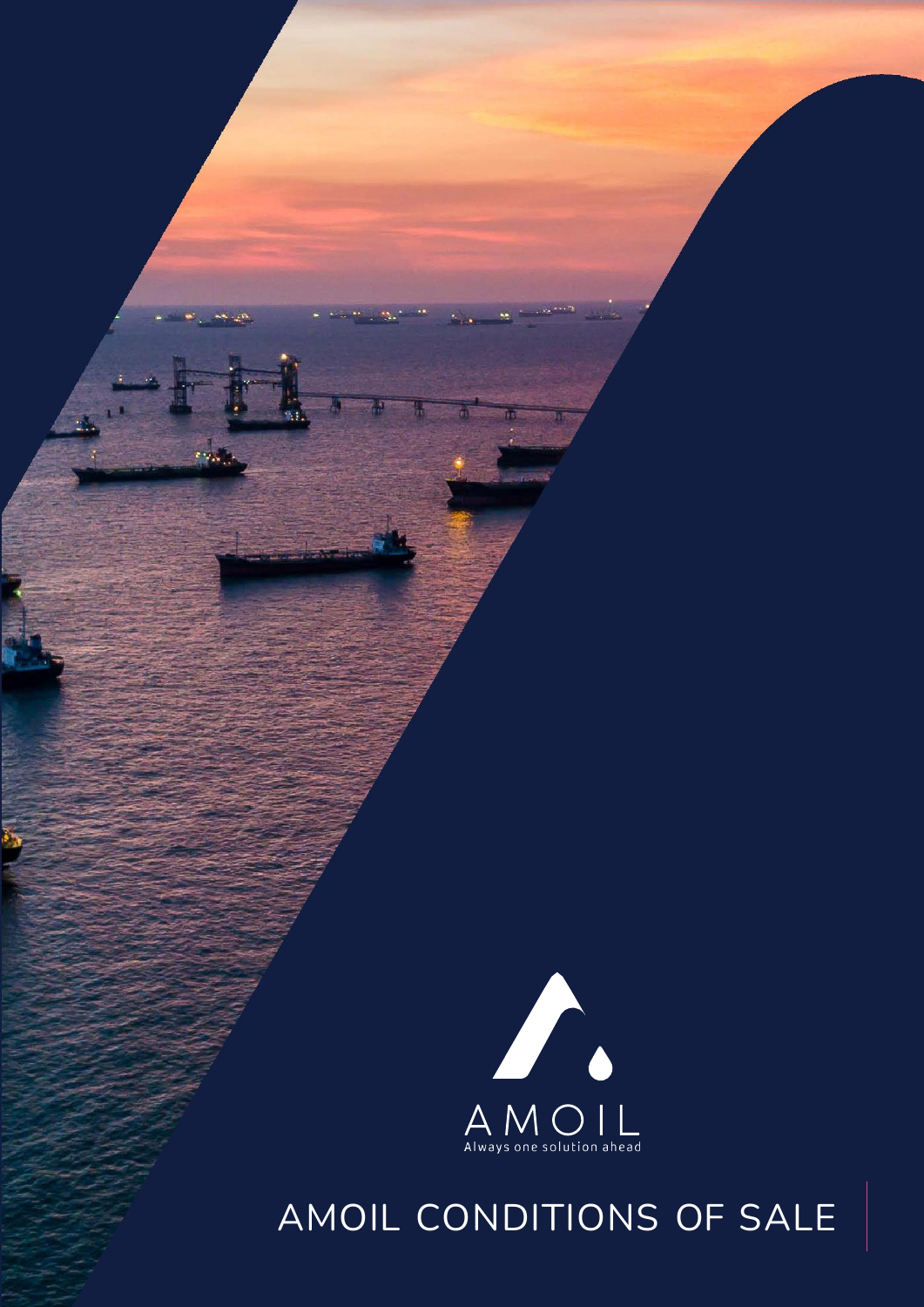# GENERAL TERMS AND CONDITIONS FOR THE SALE OF MARINE FUEL PRODUCTS BY AMOIL (PROPRIETARY) LIMITED and AMOIL INTERNATIONAL LIMITED

## **EFFECTIVE 1 JANUARY 2018**

referred to.

*\* These General Terms and Conditions of Sale ("TCS") shall apply to all sales and agreements entered by Amoil* International Limited and Amoil (Pty) Ltd, from the effective date and until further notice. Amendments to the *TCSshall only be binding if agreed to in writing by the Seller.*

### **1. DEFINITIONS**

1.1 For the purposes of these Conditions and in any other documents issued by the Seller, the followingterms shall have the following meanings:

| "Agent" any party acting on behalf of the Buyer and/<br>or the Vessel.                                                                                                                                                                                                                                                                                                         | other details relating to the supply of the Products<br>by the Seller to the Buyer.                                                                                                                              |
|--------------------------------------------------------------------------------------------------------------------------------------------------------------------------------------------------------------------------------------------------------------------------------------------------------------------------------------------------------------------------------|------------------------------------------------------------------------------------------------------------------------------------------------------------------------------------------------------------------|
| "Arrival Notice" a notice sent to the Seller by or on<br>behalf of the Buyer providing the following information:<br>1) Vessel's Name, 2) Call sign, 3) IMO Number 4) Flag,<br>5) Owners, 6) Agents, 7) Length Overall, 8) Gross<br>Productstonnage, 9) Net Tonnage, 10) Deadweight, 11)<br>Ex-Names, 12) ETA, 13) any other information<br>required, as advised to the Buyer. | "Other Products" all Products the Seller delivers or<br>contracts to deliver which are not Bunkers.                                                                                                              |
|                                                                                                                                                                                                                                                                                                                                                                                | "Place of Supply" the location where the<br>are to be supplied                                                                                                                                                   |
|                                                                                                                                                                                                                                                                                                                                                                                | "Price" the price stated in the Order<br>Confirmationtogether with any applicable taxes,<br>VAT or other                                                                                                         |
| "Bunkers" fuel oils supplied for use by the Vessel's                                                                                                                                                                                                                                                                                                                           | duties and any delivery costs.                                                                                                                                                                                   |
| engines and machinery.<br>"Bunker Delivery Note" a document recording the<br>specifications and quantities of Products delivered to<br>a Vessel, issued at delivery by the Seller or the Seller's<br>Agent.                                                                                                                                                                    | "Seller" Amoil (Proprietary) Limited and/or Amoil<br>International Limited.                                                                                                                                      |
|                                                                                                                                                                                                                                                                                                                                                                                | "Seller's Account" the Seller's bank account as<br>stipulated on the Seller's invoice.                                                                                                                           |
| "Buyer" the parties named on the Order Confirmation,<br>Products.who contract with the Seller to buy Products, doing so                                                                                                                                                                                                                                                        | "Spill" an escape, spillage or discharge of                                                                                                                                                                      |
| with joint and several liability.<br>"Contract" any agreement between the Buyer and                                                                                                                                                                                                                                                                                            | "Surveyor" an independent surveyor appointed in<br>accordance with these TCS to undertake sampling<br>and analysis of Bunkers.                                                                                   |
| Seller for the purchase of Products, and incorporating<br>these TCS and the Order Confirmation issued by the                                                                                                                                                                                                                                                                   | "Supplier" the manufacturer and/or supplier                                                                                                                                                                      |
| ofSeller.                                                                                                                                                                                                                                                                                                                                                                      | Products sold by the Seller to the Buyer.                                                                                                                                                                        |
| "Order Confirmation" the written confirmation issued<br>by the Seller setting out the details of the supply of<br>deliveredProducts including a) the Buyer; b) the type, grade by the Seller to the Buyer as identified on the<br>Order and volume of the Products; c) the Supply date; d)<br>Place of Sunnly: e) The Price f) Payment terms: and                              | "Vessel" the vessel, ship, rig, platform or other<br>installation to which the Products are to be<br>Confirmation.                                                                                               |
| 1.2<br>To the exclusion of any other terms that the<br>Buyer may seek to impose these Conditions<br>shall override and/or replace and/or<br>supersedeany of the Seller's earlier standard<br>contractualconditions and shall be deemed to<br>be incorporated into all Contracts and Order<br>Confirmations, whether or not expressly                                           | 1.3<br>In the event of a conflict between them, the<br>Order Confirmation shall prevail over the<br>Conditions, but only to the extent of the<br>conflictand in all other respects the Conditions<br>will apply. |

Copyright of Amoil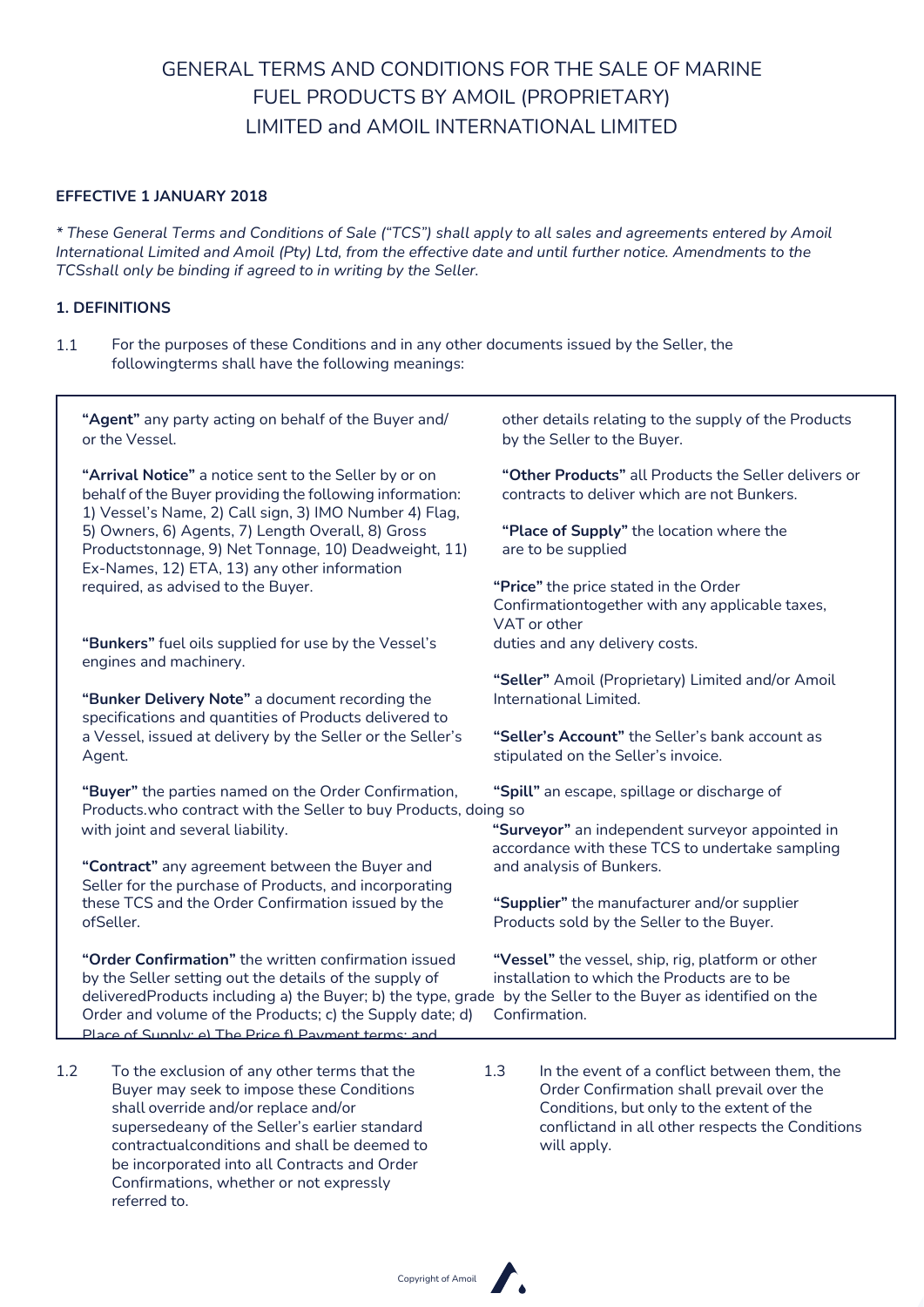- 2.1 A binding Contract is concluded when theSeller sends an Order Confirmation to theBuyer.
- Where an Agent with notice of these TCS enters a Contract for a Buyer, whether disclosed or undisclosed, then the Agent shallbe jointly and severally liable with the Buyer for the proper performance of all the obligations of the Buyer and shall further guarantee the Buyer's obligations under theContract. 2.2
- All orders of Products are deemed to emanatefrom the Master of the Vessel. 2.3

# **3. ARRIVAL NOTICE** 4.4

3.1 The Buyer must provide within 24 hours of the Contract an Arrival Notice confirming arrival in accordance with the delivery period stated in the Order Confirmation. Thereafter further Arrival Notices shall be sent 3, 2 and 1days before the Vessel's arrival at the Place of

Supply. Where the Contract is formed less than3 days from delivery Arrival Notices shall be provided daily from the date of the

Contract. 3.2

3.3

The Seller is entitled to cancel the Contract ifthe Buyer fails to provide Arrival Notices as aforesaid.

The Buyer shall ensure compliance with all requests from the Seller or its sub-

contractorsconcerning the Vessel's arrival. 3.4

> If the Vessel is not available to receive Productswithin 12 hours of the original delivery period or within 2 hours of the arrival time as stated inthe last Arrival Notice then

#### date of supply or have the right to cancel the **4. PRICE AND PAYMENT**

4.1 Prices quoted are Valid only for the 7-day period, commencing 3 days before and ending 3 days after the Vessel's earliest estimated lifting date, as notified by the Buyer to the Seller when requesting the quotation. If after the date of the quotation, the estimated lifting date is changed to a date outside the 7-day period, the Buyer shall notify the Seller and theprice and availability will be subject to General Terms and Conditions of Sale – Amoil (Pty) Ltd and Amoil International Ltd – Effective01 January 2018 Page 2 of 4 renegotiation andthe new quotation, to which the provisions of these Conditions shall apply

**2. ORDER CONFIRMATION** 4.2 The Seller shall endeavour to issue its invoice promptly upon delivery, but the Buyer's obligation to pay the Price shall exist independently of any invoice and the Buyer shall pay the Price in accordance with the terms of the Contract. All invoices and related documents shall be communicated electronically.

> The Seller shall be under no obligation to send them by post or courier or otherwise by hard copy and the Buyer shall not be entitled to demand the same or decline payment in the absence of hard copies.

4.3

The Buyer shall pay any taxes, duties or othercharges borne by the Seller in relation to the supply of Products whether or not stated on the Order Confirmation.

Payment shall be made, net of all banking charges, in United States Dollars (or any equivalent currency as the Seller may require).The Buyer has the obligation of ensuring that payment has been made to the Seller's legitimate bank account, and shall be aware ofthe risk of email and cyber fraud and put in place procedures to avoid becoming a victim of fraud. If payment is made to the wrong account the Buyer shall bear the loss.

4.5

The Buyer is not entitled to make any deductions or withhold payment of any sums due to the Seller either in part or in full by reason of any set-off, counter-claim or for anyother reason, whether relating to the Contractor past agreements or Contracts.

4.6

In respect of any sum unpaid after its due date, for whatever reason, and in addition to the Price and any other sums payable by the Buyer arising from late payment, the Buyer shall pay to the Seller compensation calculated at 20% (twenty per cent) of the unpaid sum. Such compensation is a reasonable pre-estimate of the Seller's loss, taking account of the additional management time incurred in dealing with late payments, the loss of opportunity to reinvest the missing funds and currency exchange fluctuations. This late payment compensation is payable in addition to the Price and accrued interest.

4.7

Unless credit may be otherwise agreed between the Buyer and Seller, payment of the Price shall be due immediately upon delivery ofthe Products or in all other cases immediately upon an invoice being issued or a written demand by the Seller.

4.8

Where the Seller grants credit deferring payment beyond the period stated in clause4.7, the credit period shall be stated

at the Order Confirmation. Credit is granted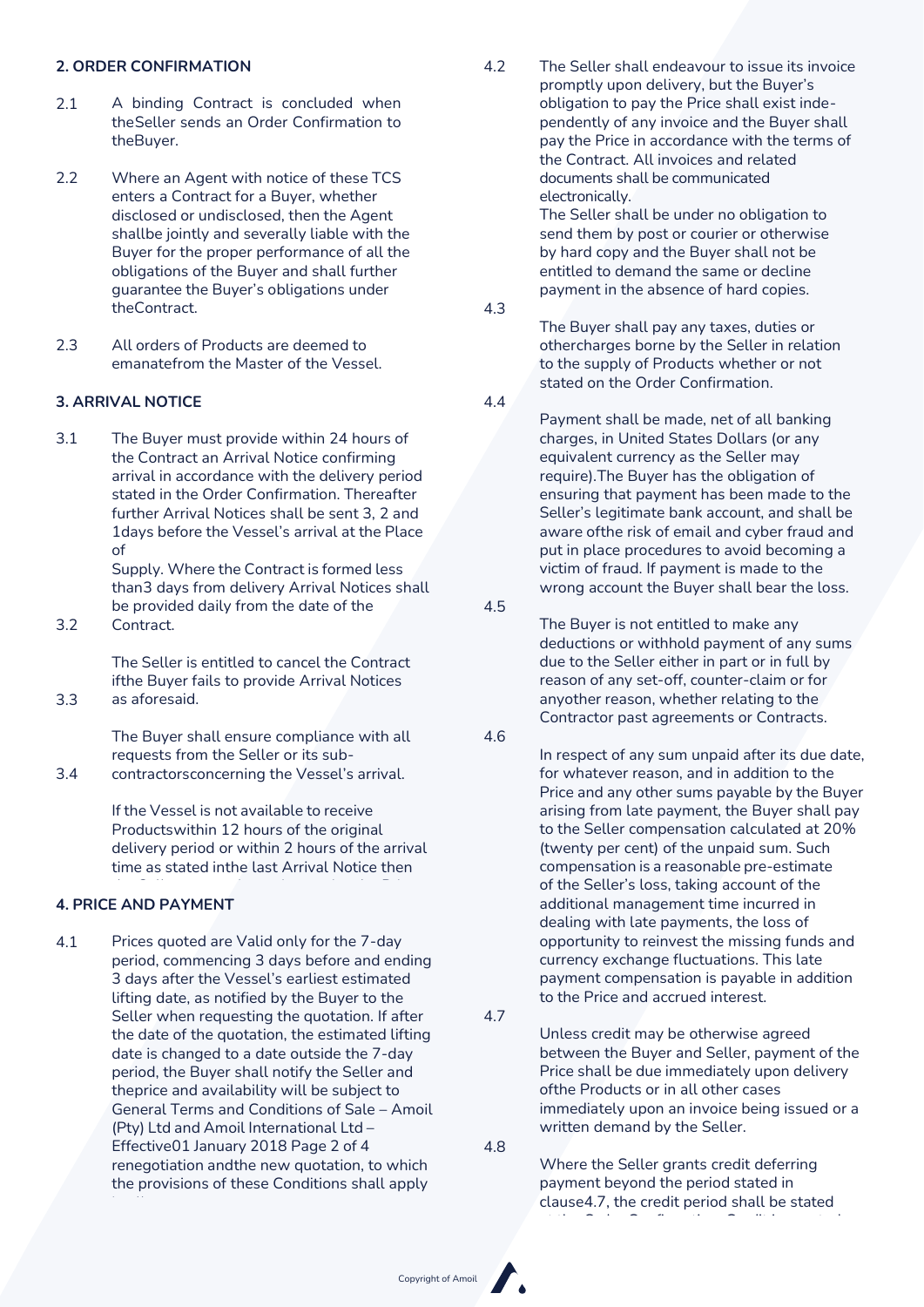Seller's discretion and the Seller may withdrawcredit at any time and demand immediate payment if the Seller has reasonable grounds to alter its assessment of the credit risk. Withdrawal of credit shall be by written notice,

and Seller need not provide reasons. 4.9

> If credit is withdrawn before Products have been delivered then delivery may be withhelduntil payment of the Price or alternatively theSeller may cancel the order,

without recourseby the Buyer. 4.10

> The Seller endeavours to provide Bunker Delivery Receipts with its invoices but the Buyer shall not be entitled to insist upon receipt of a Bunker Delivery Receipt before making payment.

The Buyer shall pay interest to the Seller at the rate of 2% per month (compounded monthly) on all unpaid sums from the date that they fell due for payment until payment is made, whether before or after any court judgment or Tribunal award. Interest notes issued by the Seller shall be binding as to the amount of interest due but the Buyer's obligation to pay interest is not conditional

upon interest notes being issued. 4.12

> The Seller has complete discretion to allocate payments made by the Buyer and is not bound to accept the Buyer allocations. For example, the Seller is entitled to (i) settle invoices for Products as it sees fit and irrespective of their date; and (ii) extinguish claims for compensation, interest, legal fees or any other sums due from the Buyer in priority to invoices for Products.

4.13

4.11

The Buyer shall indemnify and pay to the Selleron first demand any and all costs incurred by the Seller in collecting or seeking to collect

any sums unpaid by the Buyer. Such costs may include but not be limited to attestation and translation costs, fees of third party

#### debtcollection agencies, lawyer's fees and **5. DELIVERIES**

- 5.1 The Buyer shall hold harmless and indemnify the Seller in respect of any liability and damagearising from any acts or omissions of the Buyeror its servants in connection with the delivery of Products or the bunkering operations.
- 5.2

The Buyer shall obtain all necessary permits and comply with all regulations applicable at the Place of Supply for the receipt, handling and use of Products and

damages including fines and penalties suffered by the Seller as a result of the Buyer or the Vessel or its crew failing to do so. In theevent of a breach of this clause the Seller shallbe entitled to cancel the Contract.

All requests for information from the Seller, the Seller's Agents or subcontractors and from any port agent appointed by the Seller shall be promptly replied by the Buyer. 5.3

5.4

No guarantee is given by the Seller in relation to the delivery time or date or rate of pumping/delivery and the Seller shall not be liable for any losses or damages including demurrage, howsoever caused, suffered by the Buyer

due to any delay in delivery. Without prejudice to the generality of the foregoing the Seller will not be liable for any loss incurred by the Buyerdue to any failure or delay in supply due to

(a) congestion at the delivery facilities or priorcommitments of available barges, (b) local customs, pilots, port or other authorities or

- (c) shortage of Products or (d) failure of supply equipment, or (e) any circumstances out of thedirect control of the Seller. 5.5
- The Bunkers shall be used exclusively for theoperation of the machinery of the Vessel identified in the Contract. 5.6

The Buyer shall be responsible for connectionsand disconnections of the delivery hose and for giving all necessary assistance and

equipment to take delivery and for providing a free, safe and accessible side for the supplybarge. The Master of the supply barge

shall determine whether mooring alongside the Vessel is safe and if it is not the Seller may delay or cancel delivery and all costs incurredwill be for the Buyer's account. 5.7

> The Seller shall not be held liable for any damage caused by contact or collision betweenthe Vessel and any supply barge and claims arising from any such event shall be

handled directly between the Buyer and the supply barge owners. The Buyer shall indemnify the Seller against any claims made against the Seller arising out of any such incident. 5.8

> Lightering/barging charges and related mooring, unmooring and port dues shall

be for the account of the Buyer, together with any Overtime charges issued by the physical

supplier or any other party concerned with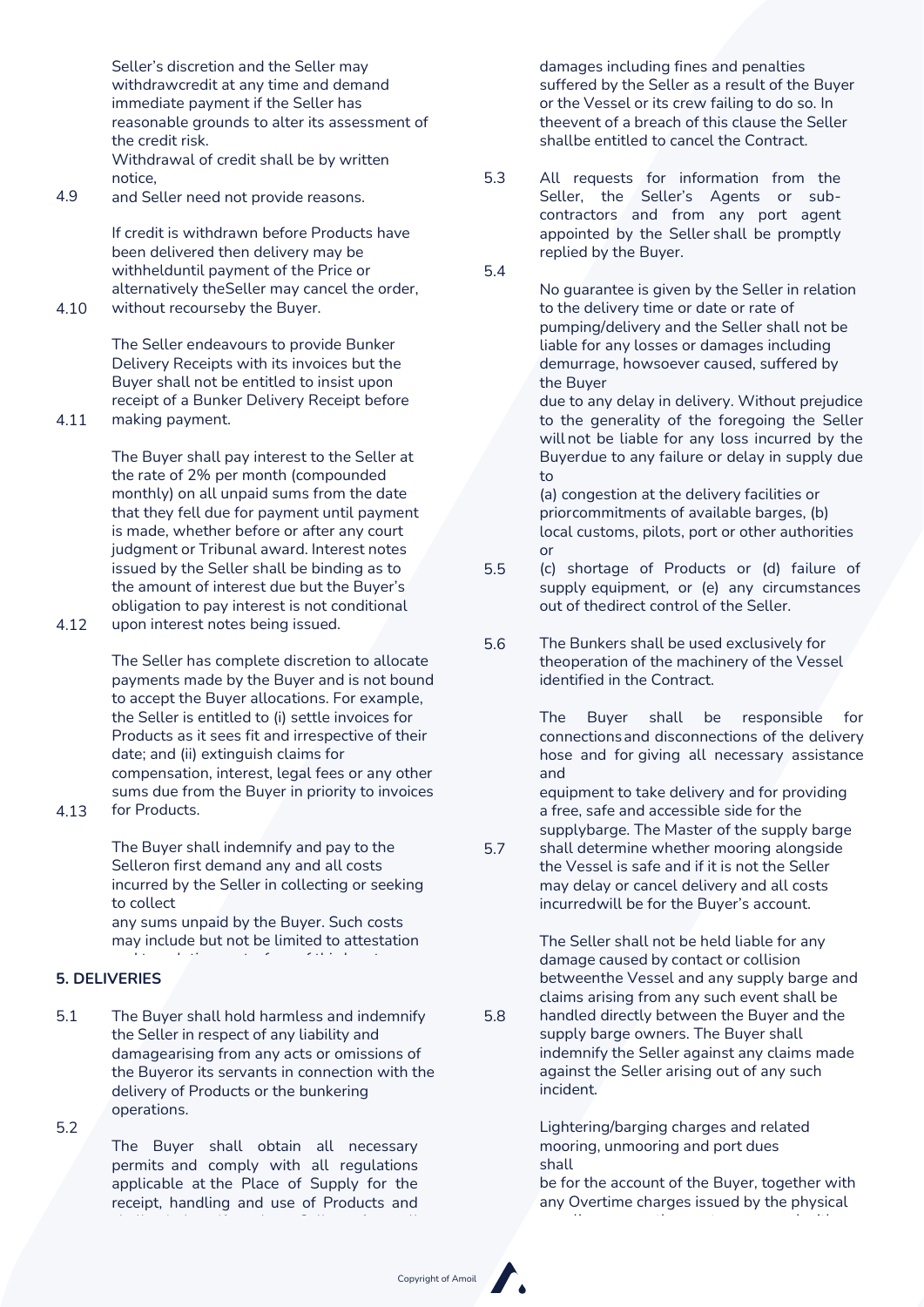- 5.9 The Buyer shall be responsible for any losses and costs to the Seller resulting from its failureto take complete delivery of the Product quantities specified in the Order Confirmation, including but not limited to any loss of profit and any loss on the resale of the Products, barge or truck demurrage and the costs of storing or selling the Products. The Buyer shall bear the risk in the Products duringthe return transport.
- If the supply is delayed by the Buyer for whatever reason or the Vessel fails to leave thePlace of Supply immediately, the Buyer shall indemnify the Seller for any consequent loss ordamage suffered by the Seller including lossesarising due to the delay in the supply of other vessels. 5.10
- 5.11 Where the regulations or practice of the Place 7.4 of Supply require that a port agent be appointed for the delivery of bunkers the Sellermay appoint such an agent on the Buyer's behalf and the Buyer and the Vessel shall be jointly and severally liable for any related costs.General Terms and Conditions of Sale – Amoil (Pty) Ltd and Amoil International Ltd – Effective01 January 2018 Page 3 of 4
- Upon completion of delivery a Bunker Delivery Note shall be issued by or on behalf of the Seller and the Vessel's representative (Master, Chief Engineer or other senior officer)shall be invited to sign the same. 5.12

#### **6. PROPERTY AND RISK**

6.1 Title to the Products shall pass only when the Buyer has paid for the Products and paid all other sums due to the Seller under the Contract or other Contracts. The Buyer must ensure at all times that Products supplied by

the Seller but not yet paid for are stored in suchmanner that they can be identified to the Contract and to keep Bunkers supplied pursuant to a single Contract segregated from other bunker fuels delivered to the Vessel.

6.2

Risk in the Products shall pass to the Buyerimmediately upon the Bunkers passing the supply equipment's manifold or upon thempassing the Vessel's rail or

Products. 7.9

# delivery. **7. GRADES, QUALITY AND QUANTITY**

7.1 The Buyer has sole responsibility fornominating the grade of

7.2 Unless otherwise stated in the Order Confirmation Bunkers shall conform to the prevailing ISO Standard or in the absence of such Bunkers being available at the Place of Supply the Bunkers shall be of the same qualitygenerally offered for sale at the Place of Supplyfor the grade of Bunker Fuel specified by

the Buyer. 7.3

> The quantity of delivered Bunkers shall bedetermined according to soundings or other measurements taken by the Seller fromthe supply barge/tanker or shore tanks and these soundings or measurements shall be recorded in the Bunker Delivery Note and shall be conclusive evidence of quantity delivered. The Bunker Delivery Note shall be binding evidence of the quantity delivered.

The Seller shall arrange for samples to be takenin accordance with the sampling procedures customary at the Place of Supply during delivery of the Bunkers.

7.5

7.8

Samples shall be sealed, labelled and signed bythe Buyer and Seller, or their representatives and two samples shall be retained by the Buyerone being the MARPOL compliant sample.

The remaining samples shall be retained bythe Seller or its representatives. If any sealshave been removed or tampered with by anunauthorised person, such samples shall bedisregarded. No samples drawn by the Buyer's personnel or samples subsequentlytaken shall be accepted as

evidence of the Bunkers. 7.6

> Sampling shall be performed in the presence of the Buyer and Seller, or their representatives,but the failure of either to attend the sampling process or to sign the

samples shall not prejudice the validity of the samples. 7.7

> Where there is a complaint concerning the quality of Bunkers, one of the aforesaid samples retained by the Seller shall be tested by an independent laboratory mutuallyappointed by the Buyer and Seller.

The Seller and the Buyer shall seek to agree on an independent laboratory to perform analysis, but if the Buyer fails to reply to the Seller's request to agree an appointment within 7 days from receipt of such notice or if the parties cannot agree then the Seller shallselect the laboratory and such selection shallbe final and binding.

Analysis shall be limited to the disputed

properties and the results shall be

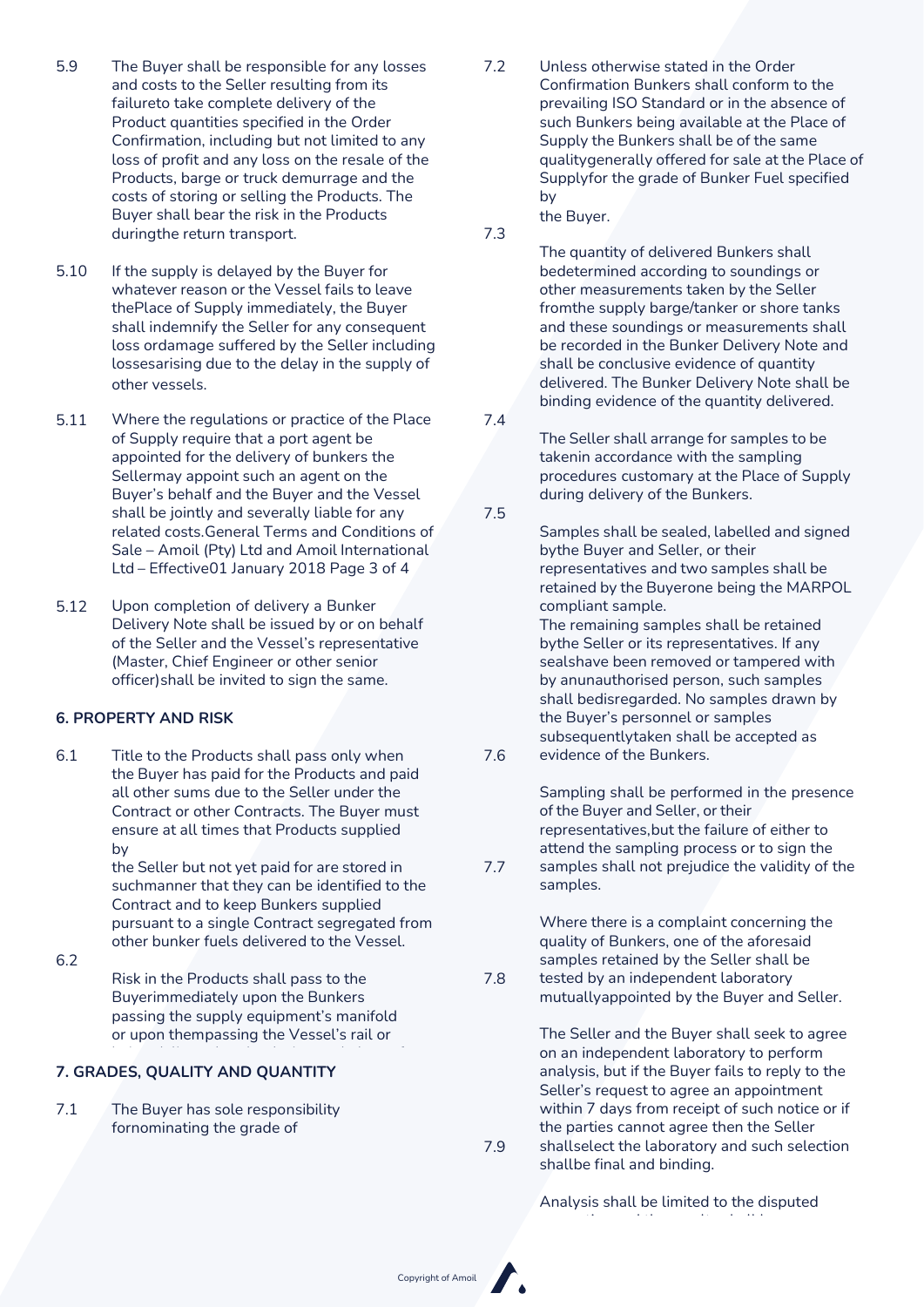tolerances in respect of reproducibility orrepeatability in quality are accepted.

#### **8. SHORTAGE OF SUPPLIES**

- 8.1 If, at the port or location where delivery is to be made, supplies of Products available to the Seller or the Supplier are curtailed, deliveries ofProducts may, at the Seller's discretion, be suspended or cancelled or allocated amongst customers in such a manner as the Seller deems appropriate. The Seller shall not be required to increase supplies from some other source of supply or to purchase Product to replace the supplies so curtailed. In any such event, the Seller, its agent and/or the Supplier shall not be liable to the Buyer for any damages or loss sustained by the Buyer.
- Notwithstanding anything to the contrary in these Conditions, deliveries at all ports are subject to Products stocks being available. If it is necessary to deliver a premium or other more expensive grade of Products in lieu of theProducts ordered, the Buyer shall pay the thencurrent price for the grade actually 8.2

9.1 Any complaint related to the quantity of Bunkers must be advised to the Seller (and not the physical supplier), immediately that thegrounds for complaint are known, first by telephone and as soon as possible thereafter inwriting failing which any claim shall be deemedto be waived and barred. Comments inserted inthe Bunker Delivery Note or in a separate protest handed to the physical supplier shall not qualify as notice to the Seller under this clause.

9.2

Any complaint related to the quality of the Bunkers shall be made in writing to the Seller (and not the physical supplier) immediately thatthe Buyer is aware of the grounds for complaintand in no circumstances later than 14 days fromthe date of delivery to the Vessel. Any claim not notified as aforesaid shall be deemed waived and barred.

9.3

For the purposes of clauses 10.1 and 10.2 a written claim must include a detailed explanation of the claim, including where applicable the quantities short and/or the discrepancies in quality, and include copies of all supporting documents including the Vessel'slogs evidencing the matters complained of.

9.4

In respect of all claims the Buyer shall co-operate with the Seller and the Seller's representatives to enable their

interviews of the crew and the review and copying of relevant Vessel documents.

The Buyer will take all reasonable steps and actions to mitigate any damages, losses, costsand expenses arising from offspecification Bunkers, including where possible the con- sumption of Bunkers with use of purification tools or by taking other measures. 9.5

9.6

9.8

The Seller shall be entitled to set off losses caused by the Buyer's breach of this clause 9 against any liability the Seller has to the

Buyer. 9.7

> The Buyer will take all reasonable steps topreserve the Seller's recourse against the physical supplier of the Products or any culpable third party.

The Buyer must commence proceedings before the relevant Tribunal within 6 months from the date of delivery of the Products, otherwiseany claim, whether or not notified in

#### deemed forever waived and time barred. **9. CLAIMS 10. LIABILITY**

10.1 The Seller's liability arising out of a Contracthowsoever caused and including the negligence of the Seller, its servants, sub-contractors or agents and whether based in tort or contract and including claims for quality and pollution shall be limited to the

> lesser of (i) US\$500,000, or (ii) the Price of theProducts in respect of which the claim arises. Where a Contract provides for the supply of more than one product or grade of Bunkers only the Price of product giving rise to a claim shall be taken into account in calculating the limit of liability.

10.2

The Seller shall not be liable for consequentiallosses, including but not limited to, delay, detention, demurrage, charter hire, crew wages, pilotage, towage, port charges, lost profits or increased cost or expenses for obtaining replacement fuel. Neither shall the Seller be liable for punitive damages.

10.3

If the Buyer's claim includes compensation for replacing damaged parts there shall be an allowance in the value of the replacement partof 20% for each year or part year for which the replaced part had been in use. The Buyer has the burden of establishing the age

of the replaced part. 10.4

> The Buyer shall indemnify the Seller against any claims brought by third parties in relation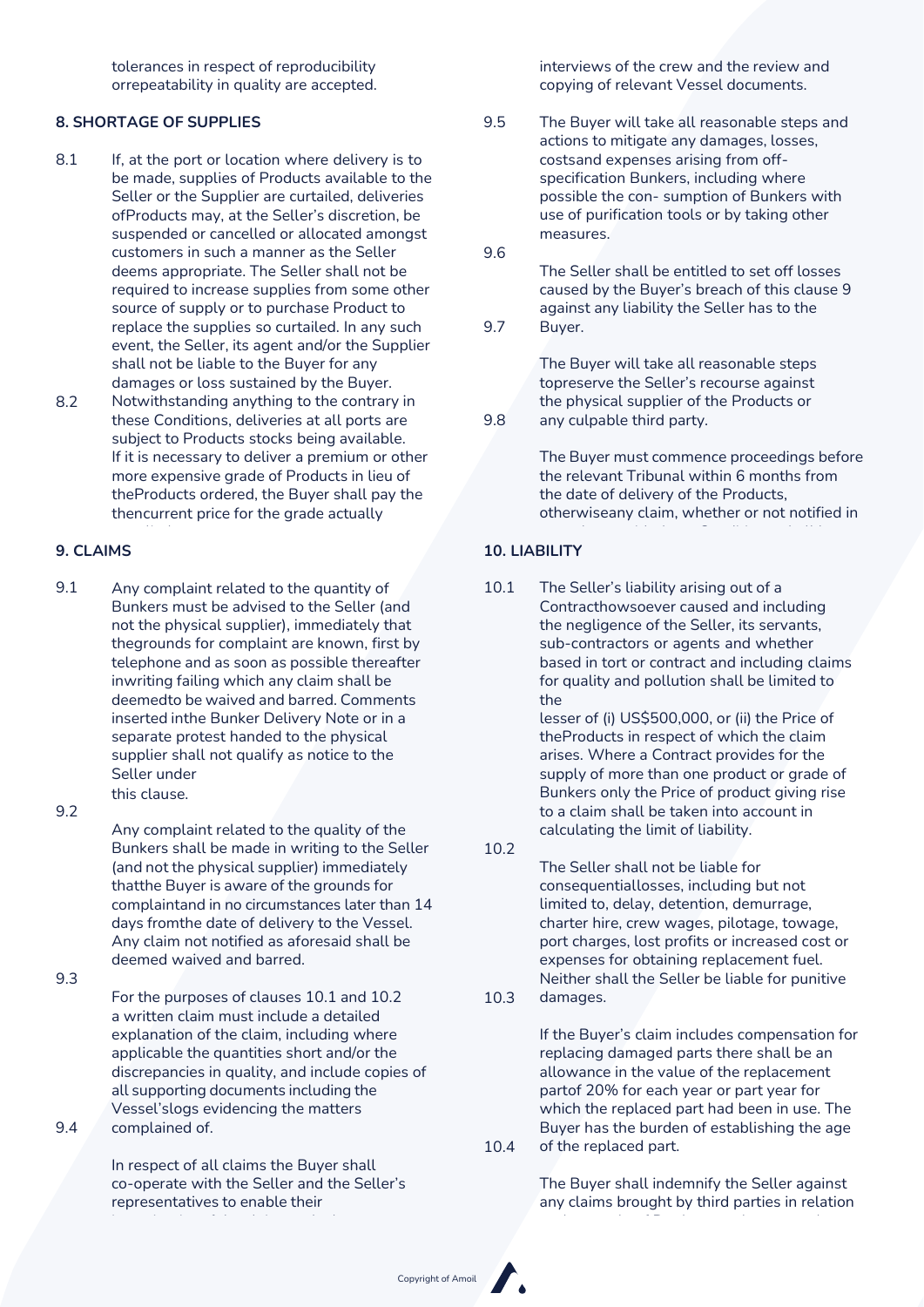# **11. SUBSTITUTION, ASSIGNMENT AND NON WAIVER**

- 11.1 The seller shall be entitled to substitute itself with a third party for the performance of all orpart of its obligations.
- The Buyer shall not be entitled to cede orassign any of its rights and obligations hereunder. 11.2
- No waiver or amendment by either party of any provisions of the contract shall be binding unless made expressly and reduced to writing. Further, any such waiver or amendment shall relate only to such matter, non-compliance or breach as it expressly relates to and shall not apply to any subsequent or other matter, non-compliance or breach. Any agreement to waive or amend any provision of these Conditions shall only be capable of being mutually concluded in writing with an authorized executive of the Seller. 11.3

# **12. COMPLIANCE AND ENVIRONMENTALPROTECTION**

- 12.1 If the Seller has grounds to believe that the Buyer or the Vessel or any other person or entity in any way related to them or to the Contract or its performance are listed on the US OFAC Specially Designated Nationals List or subject by any US, UN or EU sanctions or any other sanctions binding or effective on the Seller or its group companies the Seller shall be entitled to cancel the Contract and to chargethe Buyer the expenses thereby incurred, or take any other measures which the Seller deems appropriate.
- The Buyer acknowledges that anticorruptionlaws and regulations, including but not limited to the U.S. Foreign Corrupt Practices Act ("FCPA"), shall apply to the parties. The Buyer and Seller shall comply withall applicable anticorruption laws and regulations and will not, offer, promise, pay, or authorize the payment of any money or anything of value, or take any action in furtherance of such a payment, whether by direct or indirect means, to any public official or private individual to influence the decision of such person in the performance of his duties to a government or to his company. Any breach of this clause will voidthe related Contract and in the sole discretion of the Seller any other Contract between the parties, making any claims for payment, delivery or any other obligation of theSeller under this Agreement void. The 12.2

is liable for any and all costs or losses incurredby the Seller due to such breach and/or a Contract becoming void as a consequence.

12.3

In the event of a Spill during delivery the Buyerand the Vessel shall promptly take all such action as is reasonably necessary to mitigate its effects and shall cooperate and render suchassistance as is required by the Seller. Not withstanding the foregoing, in mitigation of the effects of a Spill the Seller shall be entitled to take all measures deemed necessary to remove pollutants. The Buyer shall indemnify and hold the Seller harmless against any dam ages, expenses, claims or liabilities of whatevernature, unless such Spill is proven to be causedsolely by the Seller's

negligence. 12.4

> At the Seller's request the Buyer shall provide to the Seller or procure the provision ofdocuments and information within the

# possession or control concerning any Spill. **13. CANCELLATION**

13.1 In the event that the Buyer cancels a supply after the Seller's Order Confirmation then the Buyer shall be liable for any costs, expenses orcharges incurred by the Seller and the Buyer shall be liable to compensate the Seller for

> its lost profit, such sums to be paid immediately upon demand.

13.2

In the event the Seller cancels a Contract by reason of the Buyer's breach or by reason of conduct on the part of the Buyer entitling the Seller to cancel or the Seller establishingthat sanctions are in force necessitating its withdrawal from a Contract then the Buyer shall have no recourse to the Seller

andthe Buyer shall be responsible for all losses, costs and expenses suffered by the Seller by reason of the cancellation, which shall includebut not be limited to the Seller's loss of profit on the Contract, costs or

# sub-contractors or suppliers, and **14. FORCE MAJEURE**

14.1 Neither party shall be responsible for any loss or damage resulting from any delay or failure in delivery or receipt of Products dueto fire, explosion or mechanical breakdown,storms, earthquakes, floods, tidal waves, war, military operations, national emergency, civil commotion, strikes or other differences with workmen unions, or by the order,

requisition, request or recommendation of any governmental agency or acting governmental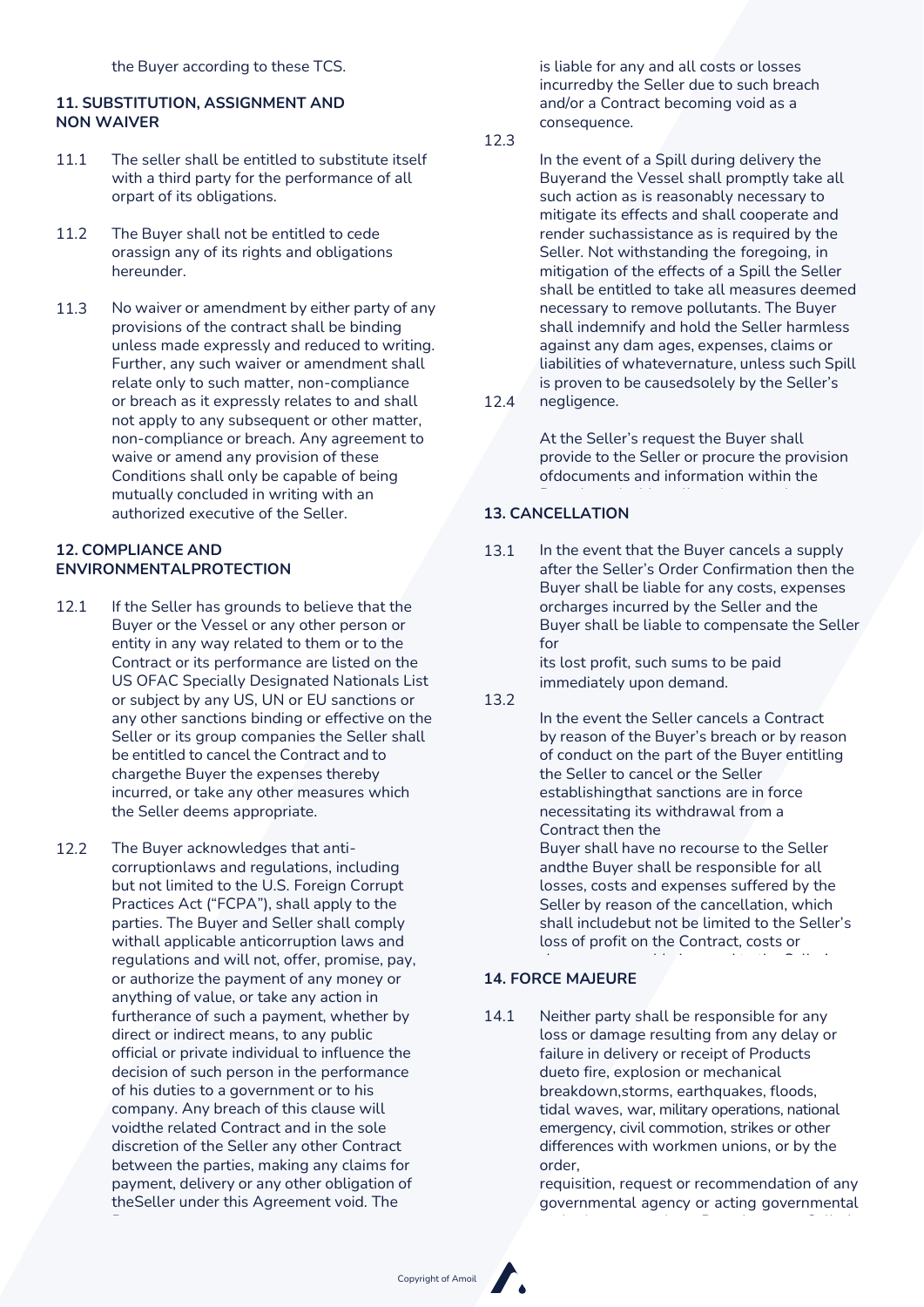therewith, or by governmental proration, regulation or priority, or from any delay or failure due to any causes beyond the Buyer's orSeller's control similar or dissimilar to any suchcases. When such cause or causes exist, the affected party shall have the right, upon noticewithout delay as soon as practicable to the other of the nature and probable duration of such cause or causes, to restrict or cease deliveries or acceptance hereunder in a fair and equitable manner for the duration of such cause.

#### **15. LIEN**

15.1 It is agreed and acknowledged that a lien over the Vessel is created for the price of the Products supplied together with any interest accrued. The Buyer, if not the Owner of the Vessel, hereby expressly warrants that they have full authority of the Agents / Traders / Owners / Managers / Operators / Charterers to pledge the Vessel in favour of the Seller and that they have given notice of the provisions of this Contract to them. The Seller shall not be bound by any attempt by any person to restrict, limit or prohibit its lien(s) attaching to a Vessel.

#### 15.2

The laws of the United States, including but not limited to the Commercial Instruments and Maritime Lien Act, shall always apply withrespect to the existence of a maritime lien, regardless of the country in which the Seller takes legal action. The Seller shall be entitled to assert its rights of lien or attachment or other rights, whether in law, in equity, or otherwise, in any jurisdiction where

notify the Seller of its intention to exclude the liability of the Vessel at least 12 hours in advance of the supply by sending written notice to [legal@amoil.co.za](mailto:legal@amoil.co.za) failing which any notice or any stamp in the Bunker Delivery Note seeking to vitiate the Seller's maritime lienon the Vessel shall be of no effect.

#### **16. GOVERNING LAW, ARBITRATION AND JURISDICTION**

16.1 These Conditions and all Contracts are governed by the general maritime law of theUnited States of America and disputes shallbe determined by Arbitration in London by

> a sole arbitrator according to the LMAA Rules 2017. The laws of the United States, includingbut not limited to the Commercial Instruments and Maritime Lien Act, shall always apply withrespect to the existence of a maritime lien, regardless of the country in which the Seller takes legal action. In case of breach of contractby the Buyer, the Seller shall be entitled to take such legal action in any court of law in any state or country which the Seller may choose and which the Seller finds relevant

> in order to safeguard or exercise the Seller's rights in pursuance of this present Agreement. The Seller shall be entitled to assert its rights of lien or attachment or other rights, whether

# **\* \* \* \*NO RESPONSIBILITY CAN BE ACCEPTED BY AMOIL FOR ERRORS OR OMMISSIONS**